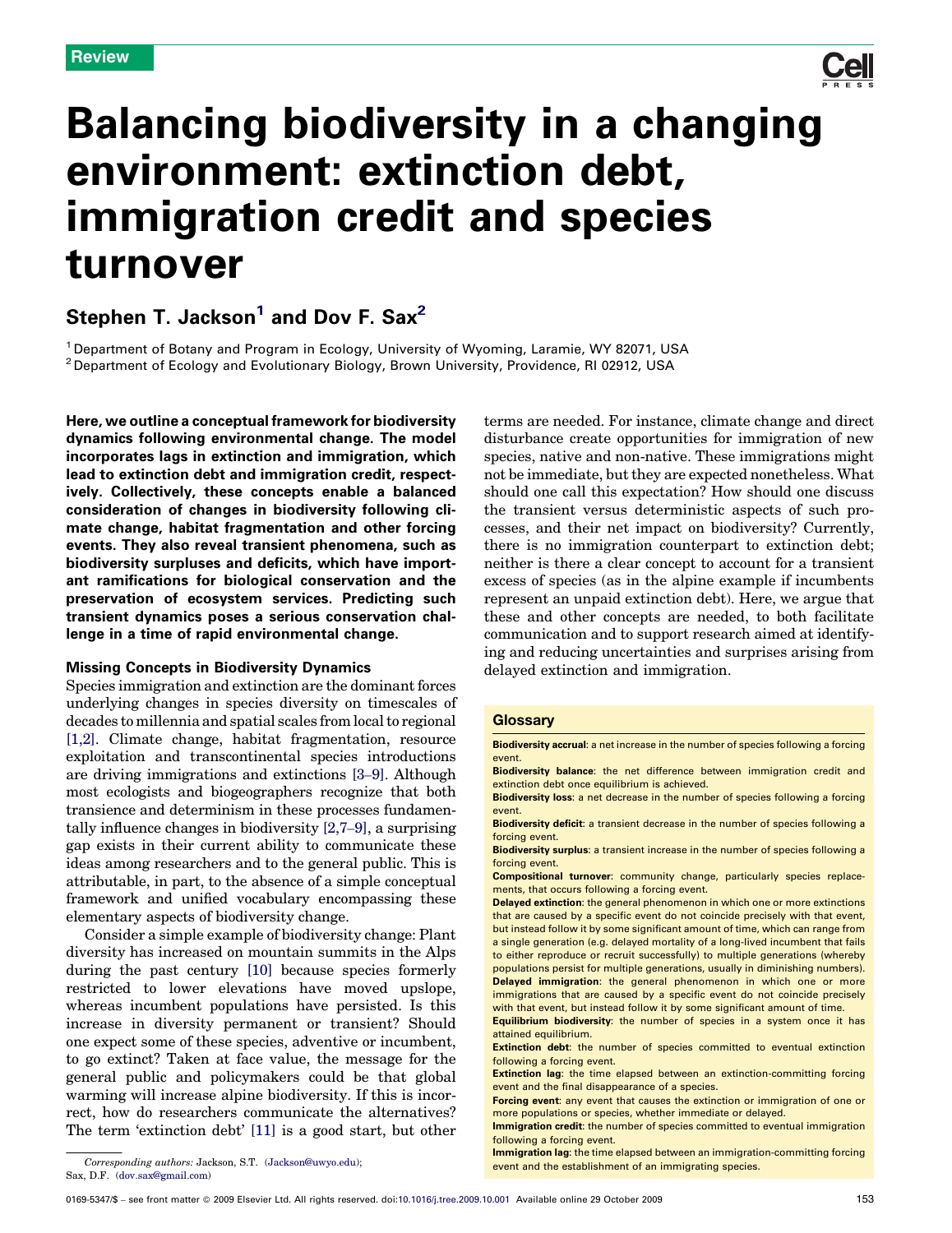Our aim here is to provide an elementary vocabulary and conceptual framework that enables both transient and ultimate changes in biodiversity to be discussed and studied. In so doing, we draw on terms and ideas from the often disparate disciplines of ecology, biogeography and paleoecology, all fields that aim to understand changes in biodiversity. As the pace of global change and anthropogenic disturbance accelerate, one can expect large fluxes in biodiversity to become more common; therefore, developing an integrated view of these changes is crucial for scientific study, conservation practice and the formulation of scientifically informed policy.

#### The biodiversity budget and forcing events

The ecological processes of extinction and immigration can be set in motion by a forcing event that drives changes in the quality, size, density and connectivity of suitable habitat patches. Forcing events can be rapid (e.g. industrial deforestation or abrupt climate change) or gradual (e.g. suburban encroachment, sea-level rise or secular temperature change), and singular (e.g. permanent deforestation, creation of islands in a reservoir or transition to a new climate regime) or sequential (e.g. forest to cropland to forest to suburb or a severe drought followed by a persistent wet period). Although extinctions and immigrations often result from complex causal chains and contingencies, perhaps better described as causal thickets [\[12\]](#page-6-0), we start here by assuming simple, single-step forcing events that set all subsequent immigration and extinction events in motion.

Once initiated, patterns and rates of immigration and extinction will determine changes in biodiversity for any given locale or region. In considering these changes, we borrow concepts and terms from accounting (e.g. Refs [\[11,13\]](#page-6-0)), emphasizing both sides of the biodiversity ledger. Equilibrium biodiversity represents the overall number of species in a system at equilibrium (see [Glossary](#page-0-0)). The biodiversity balance is the difference between pre- and post-forcing equilibrium biodiversity, and could be higher (biodiversity accrual), lower (biodiversity loss), or the same as before the forcing event. The biodiversity balance represents the net community-level or regional aggregate of many individual species extinctions and immigrations once equilibrium is reached. Simple, singular forcing events are likely to lead to predictable accrual or loss of biodiversity (Figure 1). These predictions and those of more complex, multi-factor and/or sequential forcing events can be based on several alternative theoretical approaches. These include single-time-step equilibrium models that account for changes in area and isolation [\[14,15\]](#page-6-0), patchbased resource models [\[16,17\]](#page-6-0), empirical niche-envelope models [\[4,5,18\]](#page-6-0) and patch-based, landscape-integrated community-dynamics models [\[19,20\],](#page-6-0) as well as dynamic models that incorporate ongoing changes in the physical environment (e.g. island size or topographic complexity) [\[21\]](#page-6-0).

#### Delays in budget balancing

Equilibrium is rarely achieved quickly in biodiversity dynamics, owing to both delayed immigration and delayed extinction [\[7,15,22\].](#page-6-0) Immigration of new species and



Figure 1. Expected loss and accrual of biodiversity in response to forcing events, based on classic ecological and biogeographical theory, and empirical observations of responses to changes in area [\[14,15\],](#page-6-0) productivity [\[70,71\],](#page-7-0) habitat diversity [\[35,72\]](#page-6-0) and habitat fragmentation [\[73\]](#page-7-0). Outcomes of some of these events might be scale dependent, and might differ among ecosystems. For example, lake eutrophication might increase productivity while decreasing algal biodiversity owing to strong dominance.

extinction of doomed species could be delayed for several reasons, creating several potential transient conditions before biodiversity attains equilibrium.

Delayed immigration is well documented in the literature of both non-native species invasions [\[23\]](#page-6-0) and natural, climate-driven immigrations [24–[26\].](#page-6-0) Colonization of a suitable site requires sequential successes in the dispersal of propagules, establishment of individuals, survival to reproductive maturity, and growth and persistence of populations via continued reproduction; failure or delay in any of these steps leads to delayed immigration. Propagule dispersal is determined by propagule flux density, which is influenced by the density, proximity and productivity of source populations, and by dispersal mechanisms, particularly those influencing long-distance dispersal [\[23\]](#page-6-0). Establishment and survival of propagules is often contingent on suitable microsite conditions and reduced competition from incumbents [\[27\].](#page-6-0) Establishment might require disturbances to create suitable microsites [\[28,29\]](#page-6-0), remove incumbents and liberate resources [\[30\]](#page-6-0), and could also require specific conditions that do not occur every year [\[31\].](#page-6-0) Development of sustainable populations might require several generations of population growth under favorable conditions. Population persistence and growth might be impaired by Allee effects if colonizing populations are small [\[23\].](#page-6-0) Finally, stochastic factors of dispersal and establishment reduce the likelihood that small, isolated populations will persist or give rise to additional colonizing populations. The challenges of immigration are illustrated by repeated colonization failures of many invading non-native species before their ultimate establishment [\[27\].](#page-6-0)

Delayed extinction, similar to delayed immigration, also results from demographic and stochastic processes. In the simplest case, a population in which mortality slightly exceeds natality will ultimately undergo extinction, but many generations might be required to get there. Furthermore, long-lived plants can survive despite diminished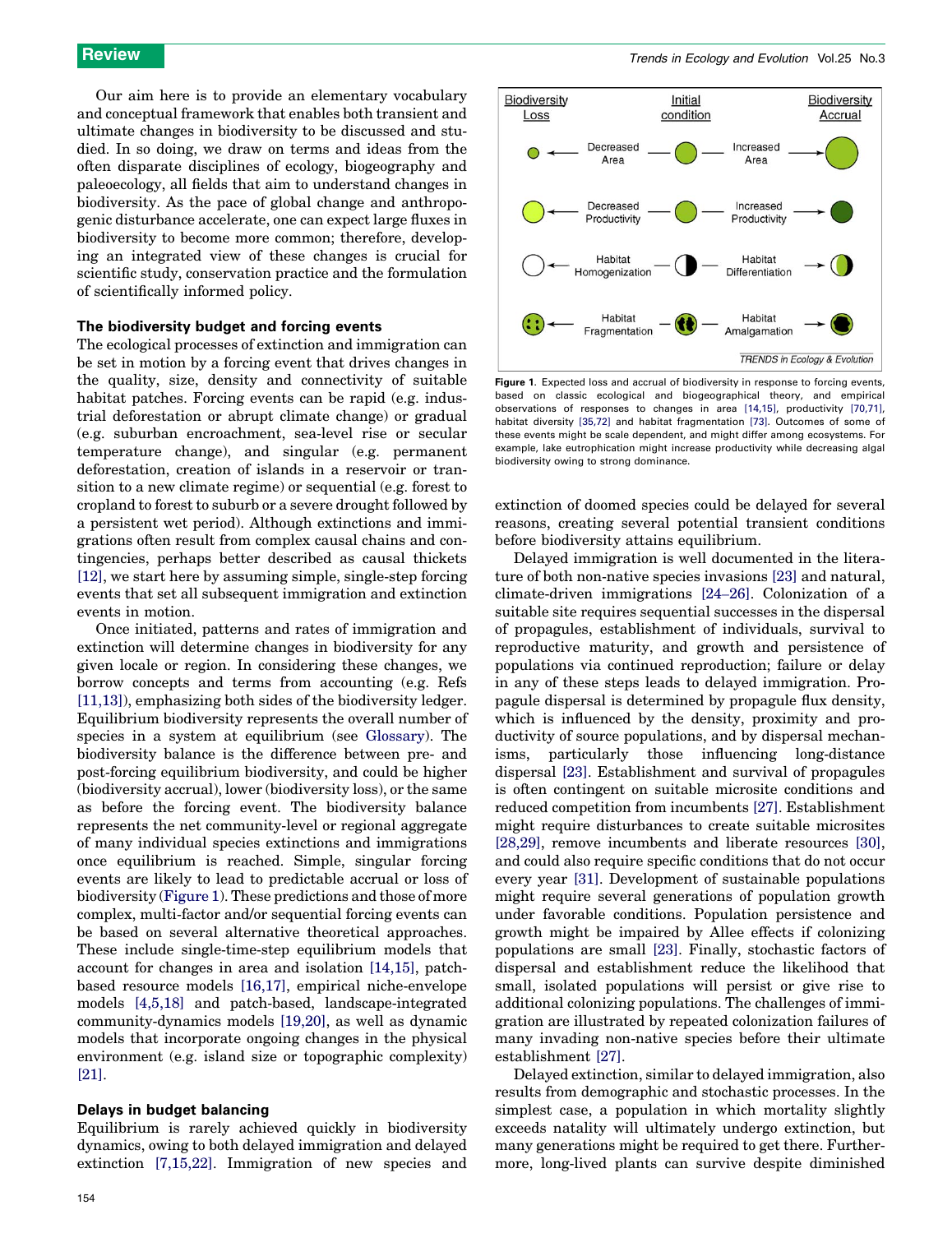reproductive success [\[31\]](#page-6-0), populations can retreat or retract to the most favorable local habitats [\[32\],](#page-6-0) and processes of competitive displacement and demographic decay might take many generations to play out to extinction [\[15,22\]](#page-6-0). Transient events (e.g. climate extremes) can induce mortality among remaining populations, but they can also lead to recruitment pulses that facilitate persistence [\[31,33\]](#page-6-0). Spatially explicit metapopulation models indicate that environmental change and/or habitat loss might shift the frequency distribution of species toward a higher proportion of rare (and hence extinction-vulnerable) species, with stochastic factors ultimately driving many species over their extinction thresholds [\[34\].](#page-6-0)

Immigration and extinction processes can interact to accelerate or delay each other. If persistence of incumbents slows down establishment of potential competitors, then a negative feedback ensues whereby both extinction and immigration are slowed down. The dynamic reverses, however, if successful immigrants exert competitive pressure on incumbents, leading to acceleration of extinction and immigration. These feedback processes are poorly understood, and deserve formal analysis and experiment. Delays and accelerations in species turnover can also arise when colonization or extinction is contingent on the colonization or extinction of another species (e.g. mutualists or inhibitors).

Delayed extinction and immigration combine to delay attainment of biodiversity equilibrium following a forcing event, resulting in two important outcomes. First, extinction debt (the number of species committed to eventual extinction by the forcing) represents the 'accounts payable' component of the biodiversity budget (Box 1; [Figure 2a](#page-3-0)). These are species ultimately 'owed' by the community, and represent a negative draw on biodiversity. Second, immigration credit (the number of species that are committed to eventual immigration because of suitable environment and opportunity) represents the 'accounts receivable' term and a positive input to biodiversity [\(Figure 2](#page-3-0)a). Both extinction debt and immigration credit can be measured or estimated. Once all extinction debts and immigration credits are paid, the community is at equilibrium and biodiversity is finally balanced. If extinction debts exceed immigration credits, the community will undergo a net loss of biodiversity ([Figure 2b](#page-3-0)). If immigration credits exceed extinction debts, then it will have a net accrual ([Figure 2](#page-3-0)c).

Compositional turnover can be treated as a temporal analog of beta-diversity [\[35](#page-6-0)–37] and can be estimated using beta-diversity indices or, alternatively, by multivariate distance metrics [\[38,39\].](#page-6-0) Although we define compositional turnover in terms of the equilibrium state, turnover en route to equilibrium might be of interest, and temporal beta-diversity can be calculated during the course of events between forcing and equilibrium.

## Consequences of differential rates: biodiversity deficit and surplus

Even if extinction debt and immigration credit balance each other, communities can experience transient periods of excess or deficient biodiversity if extinction and immigration rates or peaks are offset. If, for example, extinction debt is paid off faster than is immigration credit, then

#### Box 1. Extinction debt and immigration credit

Our conception of extinction debt and immigration credit builds on the work of many previous investigators. These terms have not always been applied consistently and definitions often drift within individual papers. Both concepts are consistent with delays expected before equilibrium is reached in island biogeography theory; for instance, MacArthur and Wilson [\[14\]](#page-6-0) recognized that colonization to Krakatau following its defaunation was not instantaneous. Many ecologists and biogeographers have considered the timescales at which species should be lost following forcing events, such as loss of habitat area (e.g. Refs [\[15,22\]](#page-6-0)).

The term 'extinction debt' was coined by Tilman et al. [\[11\]](#page-6-0) to describe the deterministic loss of species, in order of their competitive ability, following habitat loss and fragmentation. In subsequent literature, extinction debt has been generalized as delayed loss of species attributable to metapopulation dynamics following fragmentation [\[7,34,74](#page-6-0)–76]. We retain this definition, but expand it to incorporate any species that is fated for eventual extinction following a forcing event. Thus, a species population that is unsustainable after a change in climate (e.g. owing to reduced reproductive or competitive success under the new conditions) would contribute to extinction debt.

Immigration credit has not, to our knowledge, been applied previously in ecological literature. This concept differs from 'species credit' [\[13\]](#page-6-0), which refers to otherwise-doomed species that are likely to benefit from mitigation or restoration of a fragmented or disturbed habitat. Our term refers instead to new species that are likely to immigrate to a region following a forcing event, such as a change in environmental conditions. The size of an immigration credit can be reduced by species migration, but also by the evolution of new species in situ. The latter will typically be important over longer timescales or in situations in which rapid speciation occurs.

biodiversity values will fall below the equilibrium level until immigration catches up ([Figure 2d](#page-3-0)). This constitutes a biodiversity deficit, in which the community is temporarily impoverished in terms of species number. The opposite situation, a biodiversity surplus, will occur if immigration rates exceed extinction rates ([Figure 2e](#page-3-0)). This could be the case in the alpine-plant example discussed above [\[10\]](#page-6-0).

Metapopulation models will be useful in identifying the range of circumstances under which deficits and surpluses might arise. However, these outcomes will often depend on situation-specific circumstances, such as proximity of propagule sources and effectiveness of immigrant dispersal, magnitude and rate of incumbent mortality following the forcing event, and the influence of spatial and temporal environmental variability on the rates at which extinction debt is paid off.

Empirical assessment of biodiversity deficits and surpluses, as well as extinction debt and immigration credit, is rendered difficult because of the long time required for immigration and extinction processes to run their course, the difficulty of attributing specific immigrations and extinctions to previous forcing events, and the probable prevalence of complex causal chains and thickets in most realistic settings. Nevertheless, there are several approaches that can be used to measure or estimate these outcomes. First, systematic, long-term observational data sets with accompanying environmental monitoring, modeling and experimentation are ideally suited. Unfortunately, such studies are few (but increasing) in number. They can be applied to ongoing or future climate change as well as to major disturbance or isolation events [\[40](#page-6-0)–46].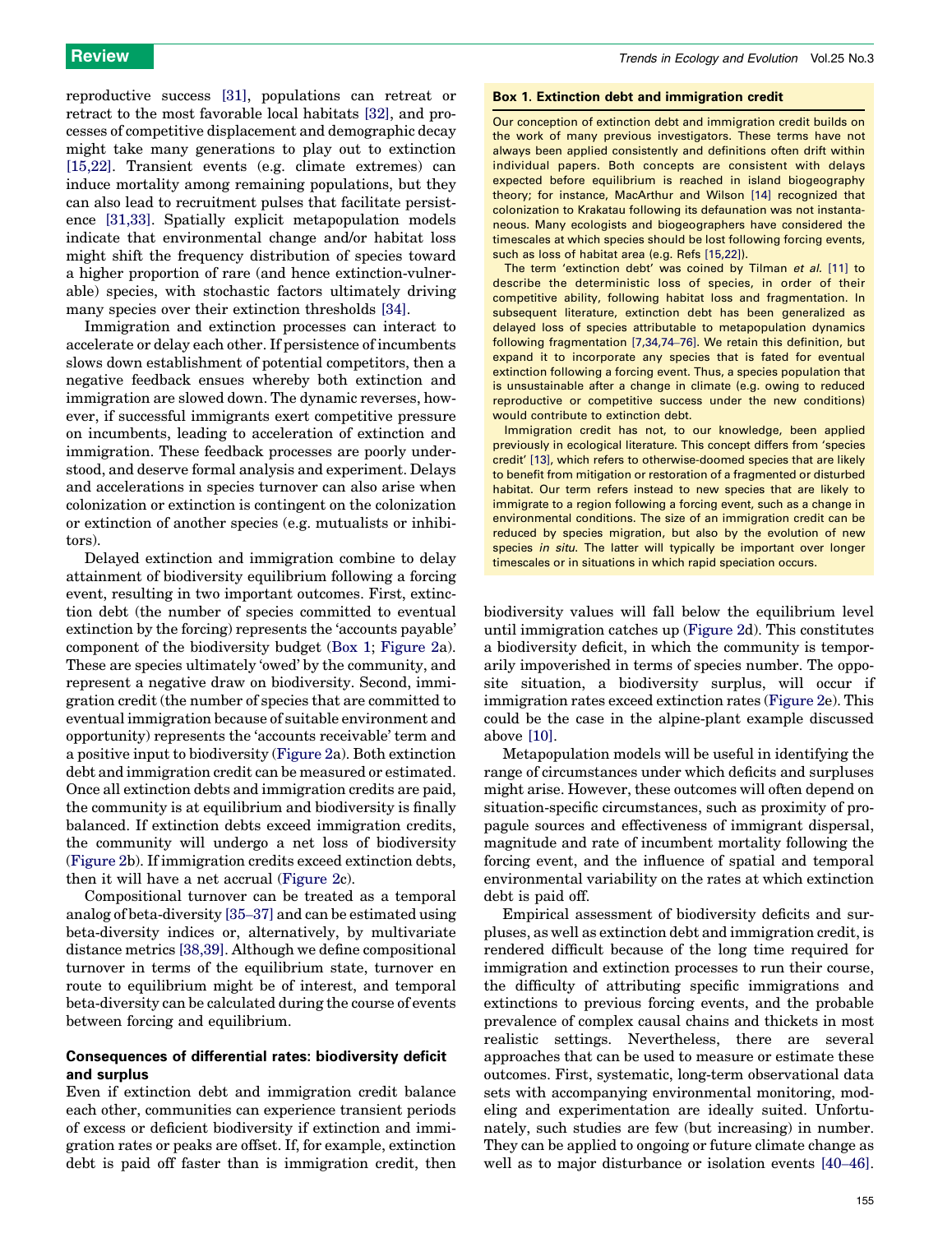<span id="page-3-0"></span>

Figure 2. Biodiversity scenarios following a forcing event. The black trace represents the total biodiversity trajectory. The red trace represents the number of incumbent species (i.e. species occurring before forcing). The blue trace represents the number of immigrant species (i.e. species that did not occur before forcing). The arrow on the xaxis denotes onset of forcing. (a) Equilibrium biodiversity does not change after forcing, but extinctions and immigrations are set in motion and delays create extinction debt (ED) and immigration credit (IC). In this scenario, each extinction is balanced immediately by an immigration, so total biodiversity remains constant. (b) Biodiversity declines after forcing. (c) Biodiversity increases after forcing. (d) Long-term biodiversity is unchanged by the forcing event. However, rapid extinction and delayed immigration create a transient biodiversity deficit. (e) As in (d), except extinction is delayed and immigration is rapid, leading to transient biodiversity surplus. (f) Biodiversity is ultimately reduced by the forcing event, despite a transient biodiversity surplus.

Consider, for example, the simple case of a mountain-top plant community under a warming climate. Extinction debt could be estimated by identifying species undergoing population decline. Immigration credit could be estimated by modeling or measuring climatic tolerances of species occupying sites at lower altitudes. Biodiversity surpluses or deficits could be estimated by contrasting estimates of the time lags in mountain-top species extinctions with the rate of altitudinal expansion of lower-elevation species. The confidence and range of all these estimates could be calibrated with results from other long-term studies of population trajectories following comparable forcing events. These estimates would involve integration of several approaches (e.g. population biology, ecophysiology, biogeography and dispersal ecology).

Second, biodiversity outcomes could be estimated using space-for-time substitutions, following the tradition of island biogeography and other community studies [\[7\]](#page-6-0). Biodiversity balance could be estimated, for example, by contrasting species number between habitat fragments that underwent a recent size reduction with comparable habitat fragments isolated long ago. The pitfalls of this approach are well known and can be minimized in many settings. Finally, the fossil record is rich in time-series and before–after comparisons [\[47\]](#page-6-0). These can provide several unplanned experiments of various kinds, involving both human-driven and natural forcings in terrestrial, lacustrine, estuarine, and marine estuarine systems ([Box 2\)](#page-4-0). No one of these methods is ideal, and all are prone to error, but testing and refining such approaches should be a research priority.

## Biodiversity forcing by environmental change and habitat fragmentation

Climate change is a powerful force in driving both immigration and extinction, as indicated by the numerous local– regional extinctions and immigrations documented from post-glacial paleoecological studies throughout the world [\[2,31,38,47,48\].](#page-6-0) Recent climate change has also triggered immigration and extinction processes across the globe [\[6,49\]](#page-6-0), and current climate forecasts indicate that more ecological change will occur over the coming decades [50–[52\].](#page-6-0)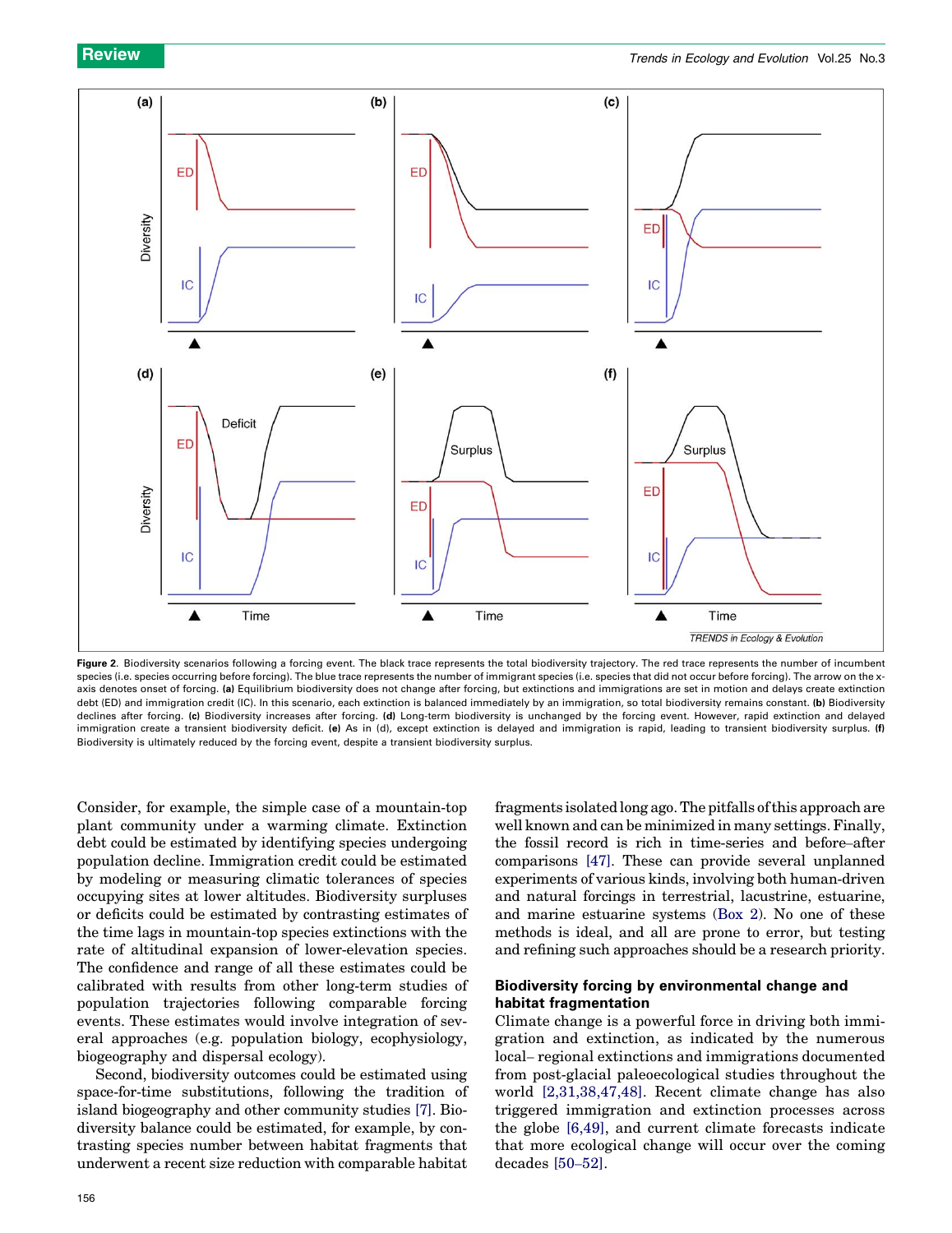#### <span id="page-4-0"></span>Box 2. Biodiversity dynamics in a disturbed wetland

The coastal complex of concentric beach ridges and swales in the Miller Woods tract of the Indiana Dunes National Lakeshore is a classic setting for ecological studies of aquatic and terrestrial communities [\[76\]](#page-7-0). Wetlands of the swale complex underwent fragmentation and hydrological alteration during the mid–late 19th century with the construction of a series of railroad corridors transecting the area [\[77\].](#page-7-0) Pollen and plant macrofossil data from sediments of one of the largest remnant wetlands show little change in wetland vegetation composition from wetland inception 1250 BCE until the mid-19th century CE [\[77\]](#page-7-0). By contrast, the past 150 years have been marked by multiple immigrations and extinctions.

We apply the biodiversity budget to the Miller Woods record, assuming a primary forcing event starting ca. 1850 CE with construction of the first railroad corridor in the wetland. (Subsequent disruption and fragmentation might have further influenced immigration and extinction.) Of some 24 wetland species consistently present before the forcing, 13 became extinct by the mid-1960s, and 11 persisted (although many in apparently reduced numbers). Seven species new to the pond invaded during this period. By the 1960s, these changes represent a biodiversity loss of six species; although immigration had apparently stabilized by this time, additional work will be needed to determine if extinctions are ongoing. The species that went extinct decades after the original disturbance represent the extinction debt. Owing to the different rates of immigration and extinction, the wetland underwent a modest biodiversity surplus in the early–mid 20th century (Figure I). An ecologist examining the wetland at that time might have concluded, erroneously, that disturbance effects on biodiversity were neutral or even positive.

Human-driven habitat reduction and fragmentation have been underway for decades to millennia, leading to reduced local biodiversity and local extinctions in many areas [\[7,11,34\]](#page-6-0). Indeed, the speed and predictability of these losses can often be characterized for individual taxonomic groups [\[22\]](#page-6-0). By contrast, habitat fragmentation and reduction are not always accompanied by widespread species loss on regional or biogeographic scales. For instance, in the heavily transformed landscapes of Hawaii and New Zealand, species extinctions are concentrated in certain taxonomic groups. Birds and other animals directly preyed upon by humans and human-introduced mammals have undergone massive extinctions, whereas plants and other groups have persisted [\[1,8,53\].](#page-5-0) Similarly, few regional or universal extinctions have occurred in extensively fragmented continental settings [\[54\]](#page-6-0).

The dearth of widespread plant extinctions in highly fragmented landscapes might indicate that habitat fragmentation is a relatively weak force in driving extinction. Perhaps species are more able to persist in remnant or modified habitats than is suggested by island biogeography and metapopulation models. However, extinction debt suggests a sobering alternative: that insufficient time has elapsed to drive all doomed species to extinction [\[55\]](#page-6-0). These and other regions might be in a transient surplus phase, with immigration of non-native species occurring rapidly and extinctions more slowly [\[8\].](#page-6-0)

Climate change, particularly when rapid or abrupt, might interact with habitat fragmentation in unexpected ways. Climate change will force many species to colonize new regions [\[2,6,31,48,49\]](#page-6-0). On the one hand, fragmentation might delay immigration by creating dispersal barriers and reducing the density and size of suitable patches. Climate change itself will alter the area, density, connec-



Figure I. Time series showing the number of incumbent (red line), immigrant (blue line) and total (black line) species recorded in a sediment core at Miller Woods Pond 51 [\[77\].](#page-7-0) The data, available at [http://www.ncdc.noaa.gov/paleo/](http://www.ncdc.noaa.gov/paleo/plantmacros.html) [plantmacros.html](http://www.ncdc.noaa.gov/paleo/plantmacros.html), were filtered to include only local wetland species. Also, range-through corrections were made, such that species were assumed to occur at all points between first and last identified occurrences. To minimize bias from a range-through approach, the first two and last time steps were removed. The penultimate time-step from the original data (1966 CE) was retained to illustrate the downward trajectory of both incumbent and total plant diversity. ED and IC refer respectively to inferred extinction debt and immigration credit.

tivity and suitability of individual habitat patches; past climate changes have led to fragmentation and coalescence of suitable habitats [\[2,38,56,57\]](#page-6-0). Delayed immigration owing to fragmentation and other factors is motivating discussion of 'managed relocation' or 'assisted migration' of species to keep pace with climate change [\[58,59\]](#page-6-0). On the other hand, fragmentation might create opportunities for many migrating species by providing disturbed and seral sites that are suitable for colonization. Similarly, inadvertent human activities, particularly motorized transportation, might facilitate dispersal of native species in the same ways that they have spread exotic species.

Surprises and uncertainties in a world of global change The biodiversity ledger spotlights three risks to biodiversity stemming from differential response times of immigration and extinction to forcing events. First, biodiversity deficits could become commonplace, particularly on broad geographic scales. Although many species are adjusting their elevational and/or latitudinal ranges in response to warming climate (e.g. Ref. [\[6\]\)](#page-6-0), many might lack the capacity to colonize new territory fast enough to match extirpation at their retreating margins. For example, the equatorward range margin of the quiver tree *Aloe dichot*oma in southern Africa is being eroded by climate warming, but its poleward margin is stationary [\[60\]](#page-6-0). If rates of climate change accelerate over the coming century [\[51,52\]](#page-6-0), then many species could experience rapid extirpation at retreating margins and slow expansion at advancing margins. Slow expansion at the leading edge might be expected even for some highly vagile species, as recently demonstrated in the UK for two butterfly species, which are not keeping pace with the northward expansion of suitable climate [\[26\].](#page-6-0) Thus, although equilibrium diversity might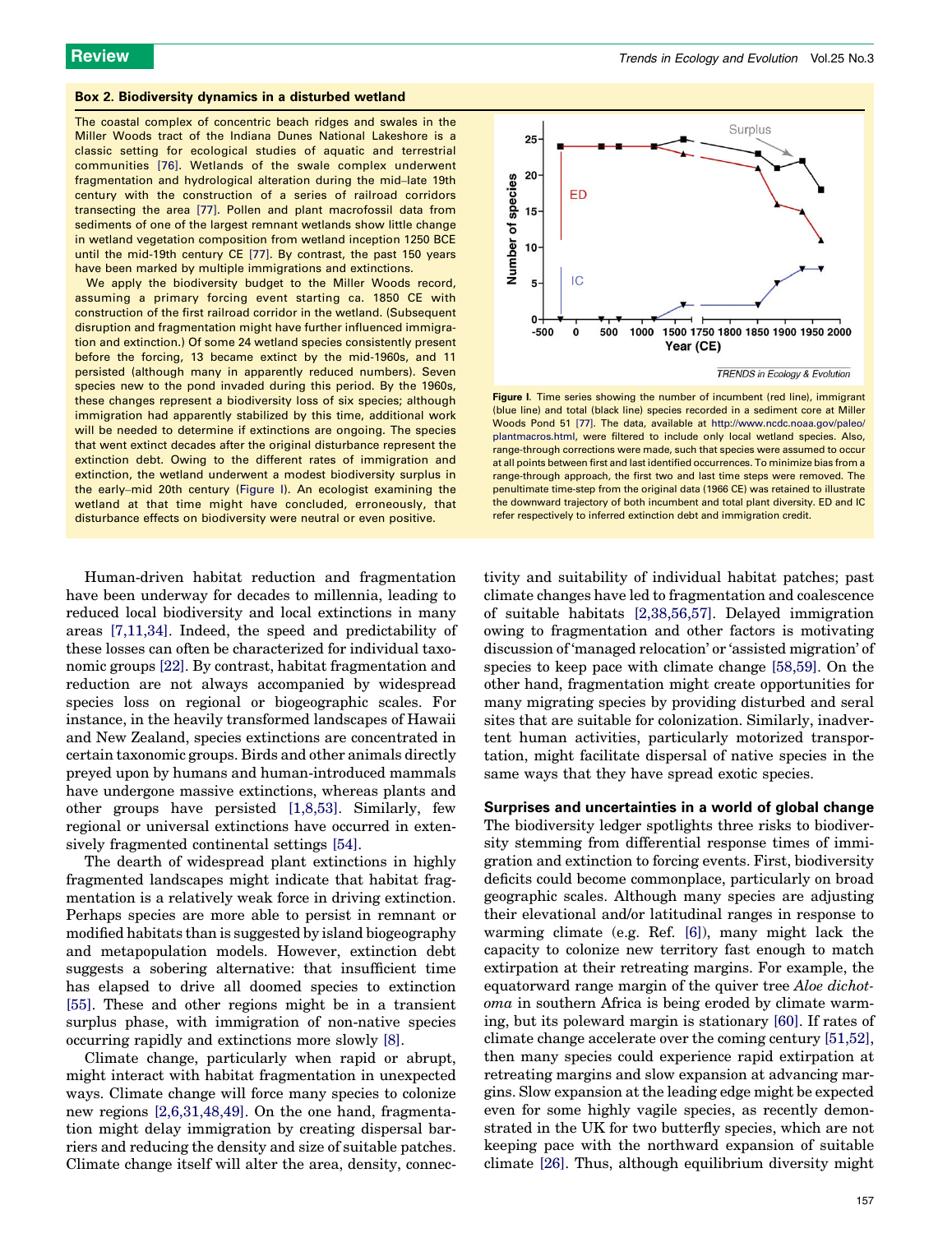<span id="page-5-0"></span>be unchanged, and even though biodiversity deficits could be transient, the deficit period might span decades or centuries [\[25\]](#page-6-0). Key ecosystem services could be compromised during the interim and deficits might become permanent: individual species that undergo extinction because they are trapped between rapid retreat and slow advance cannot contribute to paying off immigration credit.

Second, biodiversity surpluses are likely to occur on many local scales. Extirpation of incumbent populations (particularly of long-lived plant species) could lag behind immigration of new species, leading to transient biodiversity surplus. The increase in alpine plant diversity of the Alps over the past century [\[10\]](#page-6-0) might represent such a case. In such instances, biodiversity will ultimately decline as extinction debt is paid off (e.g. [Box 2](#page-4-0)). Transient increases in diversity, masking eventual decline ([Figure 2](#page-3-0)f), could lead to misguided complacency. In cases where the species being added are non-natives, local increases in diversity might be transient, with native species eventually going extinct [\[8\]](#page-6-0).

Third, the course and outcome of biodiversity dynamics could be idiosyncratic for particular locales and regions. This unpredictability arises because of the large number of interacting and often conflicting factors, and the accumulation and lingering impacts of historical contingencies. Climate variability on interannual to multidecadal scales, as well as abrupt shifts in climate regimes, will influence the actual sequence of extinction and immigration events [\[31\]](#page-6-0), as will changes in human land-use and resource exploitation [\[61\]](#page-6-0). Consequently, a priori determination of which areas face short-term biodiversity surplus and deficit, and long-term biodiversity loss and accrual, might remain uncertain.

## **Conclusions**

Understanding, predicting and mitigating global-change impacts on biodiversity pose crucial challenges for ecologists, conservation biologists and resource managers. The biodiversity-balance framework provides a starting point for identifying what is known and what needs to be learned to address these challenges. To date, there has been little integration of extinction processes and extinction debt with invasion processes and delayed immigration, despite considerable volumes of literature on both topics. Clearly, both are needed to understand biodiversity dynamics. Can indicators of biodiversity surplus or deficit in existing ecosystems be developed? Can early-warning signs be identified for imminent biodiversity decline owing to extinction-debt payoff? How precisely can immigration credit and immigration rates be estimated? What risks and benefits accrue if managers attempt to intervene to, for example, foster immigration via managed relocation [\[59,62\]](#page-6-0) or to prevent local extinction by taking extraordinary measures, such as modifying the physical environment to maintain previous conditions [\[63,64\]](#page-7-0)?

Articulation of contrasting approaches is also needed in studies of extinction and immigration dynamics. Biogeographers concerned with global-change effects have utilized either Grinnellian realized-niche modeling or species–area relationships to estimate species loss and displacement. Comparison or integration of these

approaches could yield complementary insights and independent assessment of predictions. Only rarely (e.g. Ref. [\[65\]](#page-7-0)) have either of these approaches been applied in tandem with the more-mechanistic approaches routinely used by population ecologists. Empirical and modeling studies of extinction and immigration need to be linked with each other and with biogeographical studies to develop a comprehensive understanding of their underlying mechanisms and probable rates following environmental change. This understanding can, in turn, be augmented by incorporating the potential role of species interactions in driving positive and negative feedbacks on compositional turnover.

A further challenge is imposed by the timescales required for extinction and immigration processes to run their course, ranging from years to centuries or more. Long-term data sets, including paleoecological time-series, are needed to understand the processes and test the mechanisms. Targeted studies applying such data sets to specific forcing events can provide estimates of the magnitudes and order of biodiversity surplus and deficit, and the rates at which immigration credits and extinction debts are settled. The 20 000 years that have elapsed since the last glacial maximum offer several rapid climatic changes of various kinds for potential study, from the rapid warm-ing of the Bölling-Alleröd [\[66\]](#page-7-0) and the rapid cooling and warming of the Younger Dryas Interval [\[67\]](#page-7-0) to lowermagnitude events (transient droughts and transitions) of the Holocene [\[68\].](#page-7-0) Paleoecological records can also be applied to examine biodiversity dynamics following human disturbances of the past several centuries (e.g. [Box 2](#page-4-0)). Long-term data sets also provide opportunities for study, particularly when severe disturbances have occurred in the course of the study [\[69\].](#page-7-0) Long-term monitoring studies could incorporate experimentally induced disturbances.

Meeting the research and management challenges of global change will require unprecedented levels of research effort, integrating multiple disciplines as well as multiple approaches, including analytical theory, targeted experiments and empirical observations spanning a range of spatial and temporal scales. Outcomes of biodiversity dynamics could ultimately reside in the fundamental biology of specific suites of species in specific contexts. To achieve even partial success in addressing biodiversity risks under global change, a comprehensive research enterprise must get underway quickly. The rate of climate change already entrained [\[52\]](#page-6-0) threatens to outpace the current scientific capacity to understand and predict its consequences, let alone develop effective adaptation and mitigation strategies [\[64\].](#page-7-0) The best hope of maintaining biodiversity and its essential services lies in simultaneously slowing the rate of global change and accelerating the scientific effort to understand and mitigate its effects.

#### Acknowledgments

This paper was supported by the National Science Foundation. Mark Vellend, Simon Brewer, Tom Minckley and three anonymous reviewers provided valuable comments and discussion.

#### **References**

1 Sax, D.F. and Gaines, S.D. (2003) Species diversity: from global decreases to local increases. Trends Ecol. Evol. 18, 561–566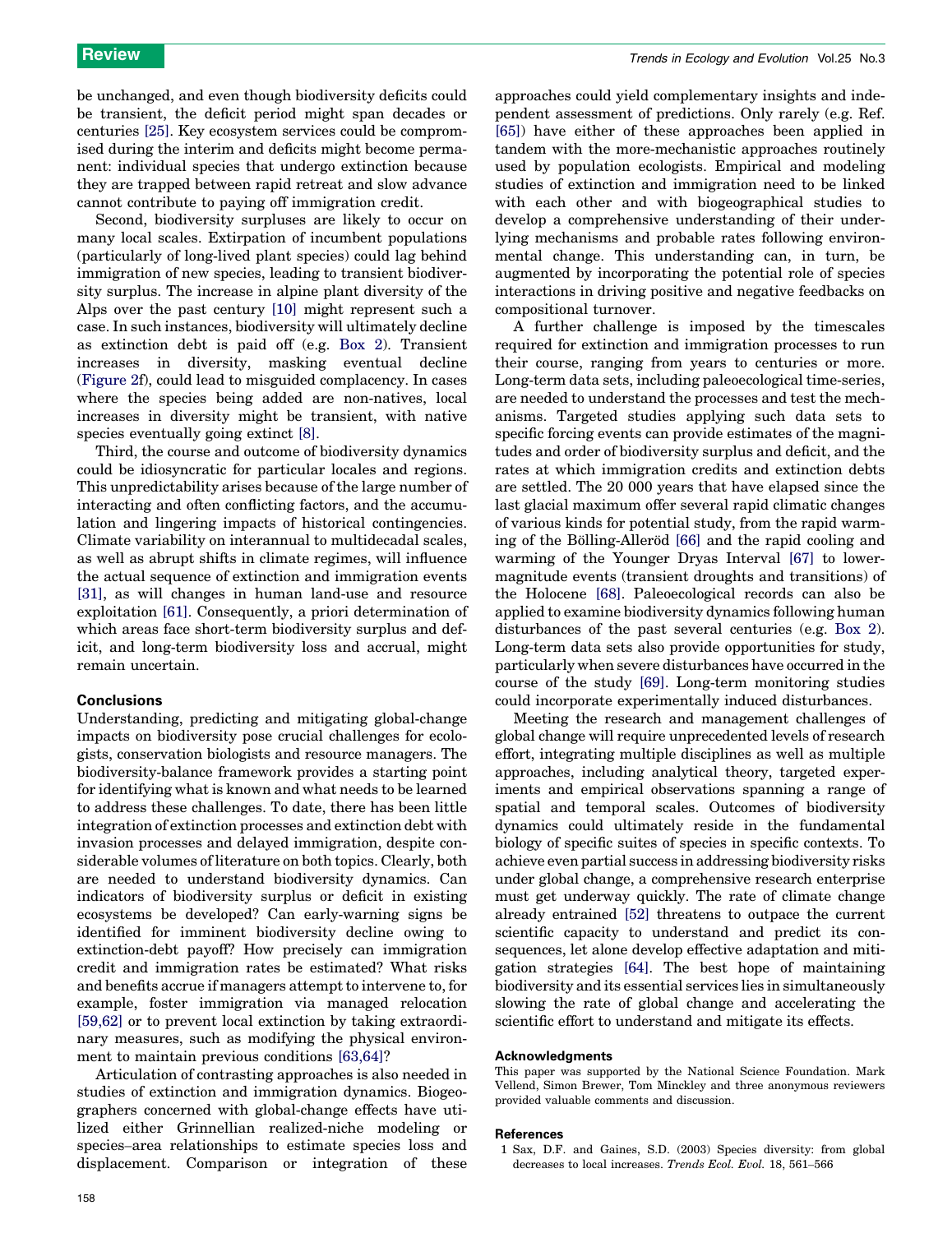- <span id="page-6-0"></span>2 Jackson, S.T. and Overpeck, J.T. (2000) Responses of plant populations and communities to environmental changes of the Late Quaternary. Paleobiology 26 (Suppl.), 194–220
- 3 Fahrig, L. (2003) Effects of habitat fragmentation on biodiversity. Annu. Rev. Ecol. Evol. Syst. 34, 487–515
- 4 Thomas, C.D. et al. (2004) Extinction risk from climate change. Nature 427, 145–148
- 5 Thuiller, W. et al. (2005) Climate change threats to plant diversity in Europe. Proc. Natl. Acad. Sci. U. S. A. 102, 8245–8250
- 6 Parmesan, C. (2006) Ecological and evolutionary responses to recent climate change. Annu. Rev. Ecol. Evol. Syst. 37, 637–669
- 7 Vellend, M. et al. (2006) Extinction debt of forest plants persists for more than a century following habitat fragmentation. Ecology 87, 542–548
- 8 Sax, D.F. and Gaines, S.D. (2008) Species invasions and extinction: the future of native biodiversity on islands. Proc. Natl. Acad. Sci. U. S. A. 105, 11490–11497
- 9 Scheller, R.M. and Mladenoff, D.J. (2008) Simulated effects of climate change, fragmentation, and inter-specific competition on tree species migration in northern Wisconsin, USA. Climate Res. 36, 191–202
- 10 Walther, G.R. et al. (2005) Trends in the upward shift of alpine plants. J. Veg. Sci. 16, 541–548
- 11 Tilman, D. et al. (1994) Habitat destruction and the extinction debt. Nature 371, 65–66
- 12 Wimsatt, W.C. (2007) Re-Engineering Philosophy for Limited Beings: Piecewise Approximations to Reality, Harvard University Press
- 13 Hanski, I. (2000) Extinction debt and species credit in boreal forests: modeling the consequences of different approaches to biodiversity conservation. Ann. Zool. Fenn. 37, 271–280
- 14 MacArthur, R.H. and Wilson, E.O. (1967) The Theory of Island Biogeography, Princeton University Press
- 15 Diamond, J.M. (1972) Biogeographic kinetics: estimation of relaxation times for avifauna of southwest Pacific Islands. Proc. Natl. Acad. Sci. U. S. A. 69, 3199–3203
- 16 Levins, R. (1969) Some demographic and genetic consequences of environmental heterogeneity for biological control. Bull. Entomol. Soc. Am. 15, 237–240
- 17 Hanski, I.A. and Gaggiotti, O.E., eds (2004) Ecology, Genetics and Evolution of Metapopulations, Academic Press
- 18 Keith, D.A. et al. (2008) Predicting extinction risks under climate change: coupling stochastic population models with dynamic bioclimatic habitat models. Biol. Lett. 4, 560–563
- 19 Mladenoff, D.J. (2004) LANDIS and forest landscape models. Ecol Model. 180, 7–19
- 20 Purves, D.W. et al. (2008) Predicting and understanding forest dynamics using a simple tractable model. Proc. Natl. Acad. Sci. U. S. A. 105, 17018–17022
- 21 Whittaker, R.J. et al. (2008) A general dynamic theory of oceanic island biogeography. J. Biogeogr. 35, 977–994
- 22 Brooks, T.M. et al. (1999) Time lag between deforestation and bird extinction in tropical forest fragments. Conserv. Biol. 13, 1140– 1150
- 23 Kinlan, B.P. and Hastings, A. (2005) Rates of population spread and geographic range expansion. In Species Invasions: Insights into Ecology, Evolution and Biogeography (Sax, D.F. et al., eds), pp. 381– 419, Sinauer
- 24 Gavin, D.G. and Hu, F.S. (2006) Spatial variation of climatic and nonclimatic controls on species distribution: the range limit of Tsuga heterophylla. J. Biogeogr. 33, 1384–1396
- Menendez, R. et al. (2006) Species richness changes lag behind climate change. Proc. R. Soc. B 273, 1465–1470
- 26 Willis, S.G. et al. (2009) Assisted colonization in a changing climate: a test-study using two U.K. butterflies. Conserv. Lett. 2, 45–51
- 27 Sax, D.F. and Brown, J.H. (2000) The paradox of invasion. Global Ecol. Biogeogr. 9, 363–371
- 28 Beckage, B. and Clark, J.S. (2003) Seedling survival and growth of three forest tree species: the role of spatial heterogeneity. Ecology 84, 1849–1861
- Romme, W.H. et al. (2005) Establishment, persistence, and growth of aspen (Populus tremuliodes) seedlings in Yellowstone National Park. Ecology 86, 404–418
- 30 Davis, M.A. et al. (2000) Fluctuating resources in plant communities: a general theory of invasibility. J. Ecol. 88, 528–534
- 31 Jackson, S.T. et al. (2009) Ecology and the ratchet of events: climate variability, niche dimensions, and species distributions. Proc. Natl. Acad. Sci. U. S. A. 106, 19685–19692
- 32 Channell, R. and Lomolino, M.V. (2000) Dynamic biogeography and conservation of endangered species. Nature 403, 84–86
- 33 Levine, J.M. and Rees, M. (2004) Effects of temporal variability on rare plant persistence in annual systems. Am. Nat. 164, 350–363
- 34 Hanski, I. and Ovaskainen, O. (2002) Extinction debt at extinction threshold. Conserv. Biol. 16, 666–673
- 35 Whittaker, R.H. (1972) Evolution and measurement of species diversity. Taxon 21, 213–251
- 36 Legendre, P. et al. (2005) Analysing beta diversity: partitioning the spatial variation of community composition data. Ecol. Monogr. 75, 435–450
- 37 Jost, L. (2007) Partitioning diversity into independent alpha and beta components. Ecology 88, 2427–2493
- 38 Williams, J.W. et al. (2004) Late-Quaternary vegetation dynamics in North America: scaling from taxa to biomes. Ecol. Monogr. 74, 309–344
- 39 Chao, A. et al. (2005) A new statistical approach for assessing similarity of species composition with incidence and abundance data. Ecol. Lett. 8, 148–159
- 40 Terborgh, J. et al. (2001) Ecological meltdowns in predator-free forest fragments. Science 294, 1923–1926
- 41 Laurance, W.F. et al. (2002) Ecosystem decay of Amazonian forest fragments: a 22-year investigation. Conserv. Biol. 16, 605–618
- 42 Ferraz, G. et al. (2003) Rates of species loss from Amazonian forest fragments. Proc. Natl. Acad. Sci. U. S. A. 100, 14069–14073
- 43 Laurance, W.F. et al. (2006) Rapid decay of tree-community composition in Amazonian forest fragments. Proc. Natl. Acad. Sci. U. S. A. 103, 19010–19014
- 44 van Mantgem, P.J. et al. (2009) Widespread increase of tree mortality rates in the western United States. Science 323, 521–524
- 45 Ernest, S.K.M. et al. (2009) Long-term monitoring and experimental manipulation of a Chihuahuan Desert ecosystem near Portal, Arizona. USA. Ecology 90, 1708
- 46 Tingley, M.W. et al. (2009) Birds track their Grinnellian niche through a century of climate change. Proc. Natl. Acad. Sci. U. S. A. 106, 19637– 19643
- 47 National Research Council (2005) The Geologic Record of Ecological Dynamics, National Academies Press
- Betancourt, J.L. (2004) Arid lands paleobiogeography: the rodent midden record in the Americas. In Frontiers of Biogeography (Lomolino, M.V. and Heaney, L.R., eds), pp. 27–46, Sinauer
- 49 Root, T.L. et al. (2003) Fingerprints of global warming on wild animals and plants. Nature 421, 57–60
- 50 Williams, J.W. et al. (2007) Projected distributions of novel and disappearing climates by 2100 AD. Proc. Natl. Acad. Sci. U. S. A. 104, 5738–5742
- 51 IPCC (2007) Climate Change 2007: The Physical Science Basis, Cambridge University Press
- 52 Solomon, S. et al. (2009) Irreversible climate change due to carbon dioxide emissions. Proc. Natl. Acad. Sci. U. S. A. 106, 1704–1709
- 53 Sax, D.F. et al. (2002) Species invasions exceed extinctions on islands worldwide: a comparative study of plants and birds. Am. Nat. 160, 766–783
- 54 Budiansky, S. (1994) Nature 370, 105
- 55 Pimm, S.L. and Raven, P. (2000) Extinction by numbers. Nature 403, 843–845
- 56 Lyford, M.E. et al. (2003) Influence of landscape structure and climate variability on a late Holocene plant migration. Ecol. Monogr. 73, 567–583
- 57 Hu, F.S. et al. (2009) Paleoecology meets genetics: deciphering past vegetational dynamics. Front. Ecol. Environ. 7, 371–379
- 58 McLachlan, J.S. et al. (2007) A framework for debate of assisted migration in an era of climate change. Conserv. Biol. 21, 297–302
- 59 Richardson, D.M. et al. (2009) Multidimensional evaluation of managed relocation. Proc. Natl. Acad. Sci. U. S. A. 106, 9721–9724
- 60 Foden, W. et al. (2007) A changing climate is eroding the geographical range of the Namib Desert tree Aloe through population declines and dispersal lags. Div. Distrib. 13, 645–653
- 61 Hobbs, R.J. et al. (2009) Which way to the future? Novel ecosystems and their implications for conservation and restoration. Trends Ecol. Evol. 24, 599–605